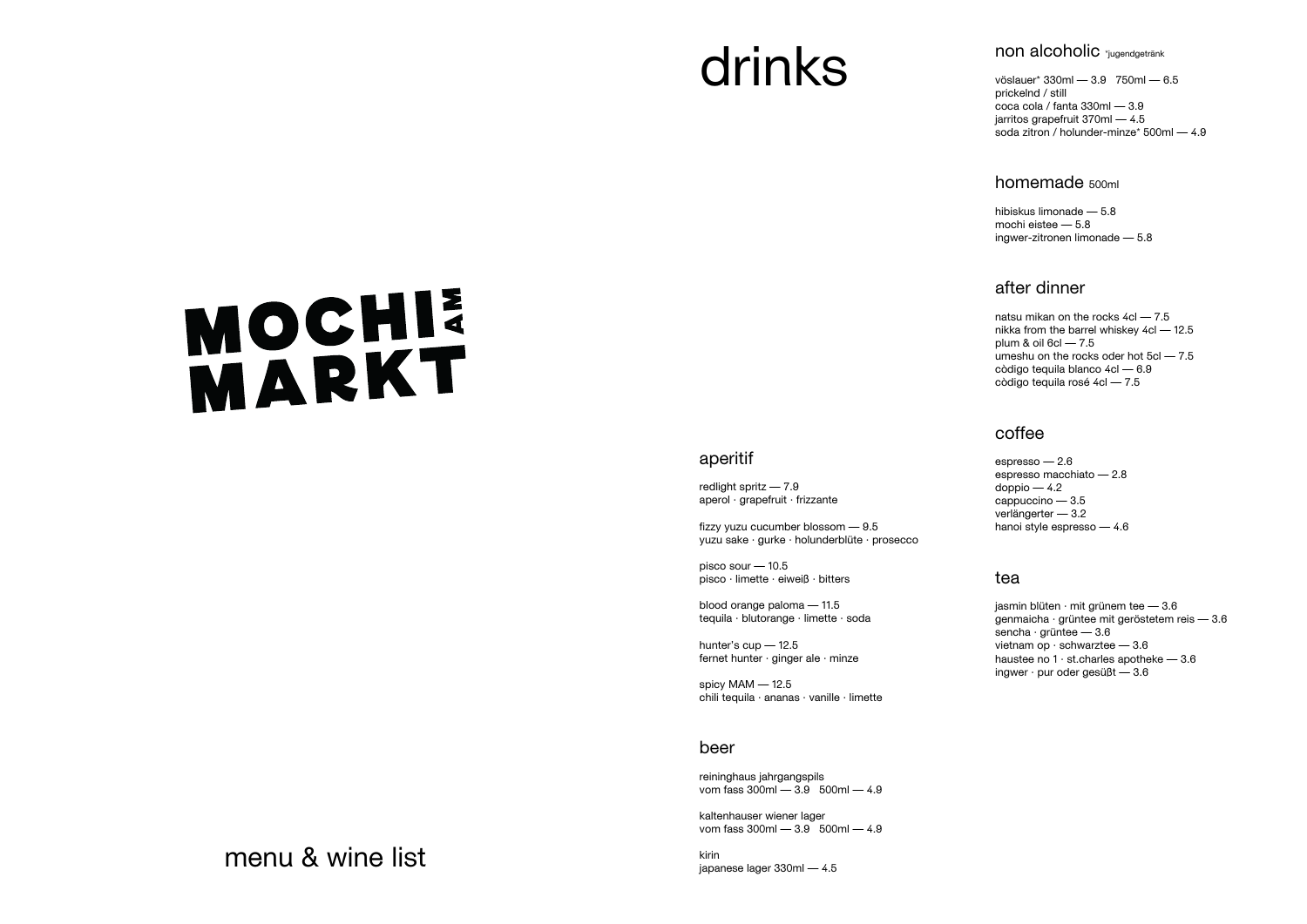# food

#### bites

edamame  $[v]$  - 5.8 chipotle  $\cdot$  limette  $\lbrack f \rbrack$ 

pimientos de padron [v] — 6.9 mole-miso  $\cdot$  fleur de sel  $[a \cdot f n]$ 

chicken chicharron — 6.5 shichimi  $\cdot$  tamarinde  $[n]$ 

tomaten ceviche [v] — 5.5 koriander [afn]

doraden ceviche — 11.9 leche de tigre  $\cdot$  fenchel  $\cdot$  salzzitrone  $\cdot$  koriander  $\lceil c d \rceil$ 

beef tataki — 16.5 yuzu ponzu · burnt negi öl · rote zwiebel [fo]

watermelon salad — 6.2 chili limette · koriander · dukkah [dfhn]

ceviche roll — 14.5 wolfsbarsch · avocado · rote zwiebel · aji amarillo · tempura flakes [ad]

#### cold plates & rolls

beef & crab roll— 15.9 rinderfilet · nordseekrabben · jungzwiebel · chimichurri senf [bcfm]

avocado aburi roll [v] — 12.5 süßkartoffel · spargel · chipotle mayo · teriyaki [cfg]

# wine & sake

#### sake

| kikko house sake<br>honjozo $\cdot$ vollmundig     | glas $-6.9$ 140ml $-14.5$<br>$750ml - 55.0$ |
|----------------------------------------------------|---------------------------------------------|
| sake.wien<br>arborio bio junmai namagenshu         | $140m - 17.5$<br>$750ml - 85.0$             |
| dreamy clouds<br>junmai · unfiltriert & aromatisch | $140m - 16.5$<br>$750ml - 78.0$             |
| turtle black<br>junmai · trocken & vollmundig      | $140m - 16.5$<br>$750ml - 78.0$             |
| kizan<br>ginjo · mineralisch & fruchtig            | $140m - 17.5$<br>750ml - 85.0               |
| amabuki rhododendron<br>daiginjo · komplex & fein  | 750ml — 99.0                                |

hamachi tostada [1stk] — 9.5 grapefruit · guacamole · koriander [cd]

shiitake tostada [1stk] [v] — 7.5 süßkartoffel · kürbiskernsalsa · koriander · roter zwiebel [fgn]

#### sparkling

pork cheek taco [2stk] — 9.8 pico de gallo · salsa roja [0]

sweet potato al pastor taco [2stk] [v ] — 8.9 ananas salsa $\cdot$ aji creme [afgo]

crispy calamari — 13.0 salt&sancho · lemongrass mayo [cr]

korean fried cauliflower  $[v]$  - 7.5 sweet & spicy sauce · mandeln [afhno]

papas de aji [v] — 7.5 kartoffeln · frischkäse · aji amarillo [afgo]

| marié pétillant<br>toni söllner $\cdot$ wagram $\cdot$ at        | $750m - 36.0$ |
|------------------------------------------------------------------|---------------|
| bulles d'emma<br>julien meyer $\cdot$ elsass $\cdot$ fr          | $750m - 42.0$ |
| gv 360° 2019<br>geyerhof $\cdot$ kremstal $\cdot$ at             | $750m - 54.0$ |
| mochi sprudel<br>matthias hager $\cdot$ kamptal $\cdot$ at       | $750m - 43.5$ |
| naturalmente frizzante bianco<br>casa belfi · veneto · it        | 750ml — 38.0  |
| cidre pur x mochi<br>$leo$ mahrer $\cdot$ weinviertel $\cdot$ at | 750ml — 27.0  |
| champagner brut majeur<br>ayala $\cdot$ champagne $\cdot$ fr     | 750ml — 79.0  |

mexican fried chicken — 7.9 chipotle mayo  $\cdot$  tajin spice  $[c f]$ 

 $e$ lote  $-9.9$ maiskolben · aji panca mayo · feta · koriander [cg]

wolfsbarsch escabeche — 19.5 yuzu fenchel · nouc cham [do]

carne asada & chimichurri — 22.5 beiried  $\cdot$  tomaten  $\cdot$  wildkräutersalat  $[a \, f \, n]$ 

banoffe — 6.9 banane · dulce de leche · erdnuss [aeg]

#### wine by the glass

| cremant rosé                                                                     | $125ml - 7.9$  |
|----------------------------------------------------------------------------------|----------------|
| langlois chateau $\cdot$ loire $\cdot$ fr                                        | 750ml — 41.5   |
| grüner veltliner x mochi 2021                                                    | $125ml - 5.2$  |
| rudi hofmann · traisental · at                                                   | 750ml — 29.5   |
| gelber muskateller 2021                                                          | $125ml - 6.9$  |
| arndorfer $\cdot$ kamptal $\cdot$ at                                             | 750ml — 38.0   |
| mischkultur 2020                                                                 | $125ml - 6.2$  |
| joiseph $\cdot$ leithaberg $\cdot$ at                                            | 750ml - 34.0   |
| nube 2020<br>lichtenberger gonzales $\cdot$ leithaberg $\cdot$ at 750ml $-$ 36.0 | $125ml - 6.5$  |
| mâcon fuisse 2020                                                                | $125ml - 8.0$  |
| château vitalis $\cdot$ burgund $\cdot$ fr                                       | 750ml — 44.0   |
| rosé springbreak 2021                                                            | $125ml - 5.5$  |
| herbert zillinger $\cdot$ weinviertel $\cdot$ at                                 | 750ml — 30.0   |
| best friend 2018                                                                 | $125ml - 6.5$  |
| gerhard pittnauer $\cdot$ neusiedlersee $\cdot$ at                               | $750ml - 36.5$ |

#### tacos & tostadas

#### warm plates

#### sweets

grilled piña — 6.9 ananas · lemongrass joghurt · zimt · butterbrösel [ g ]

ice mochis [2stk] — 4.2 [ e g ]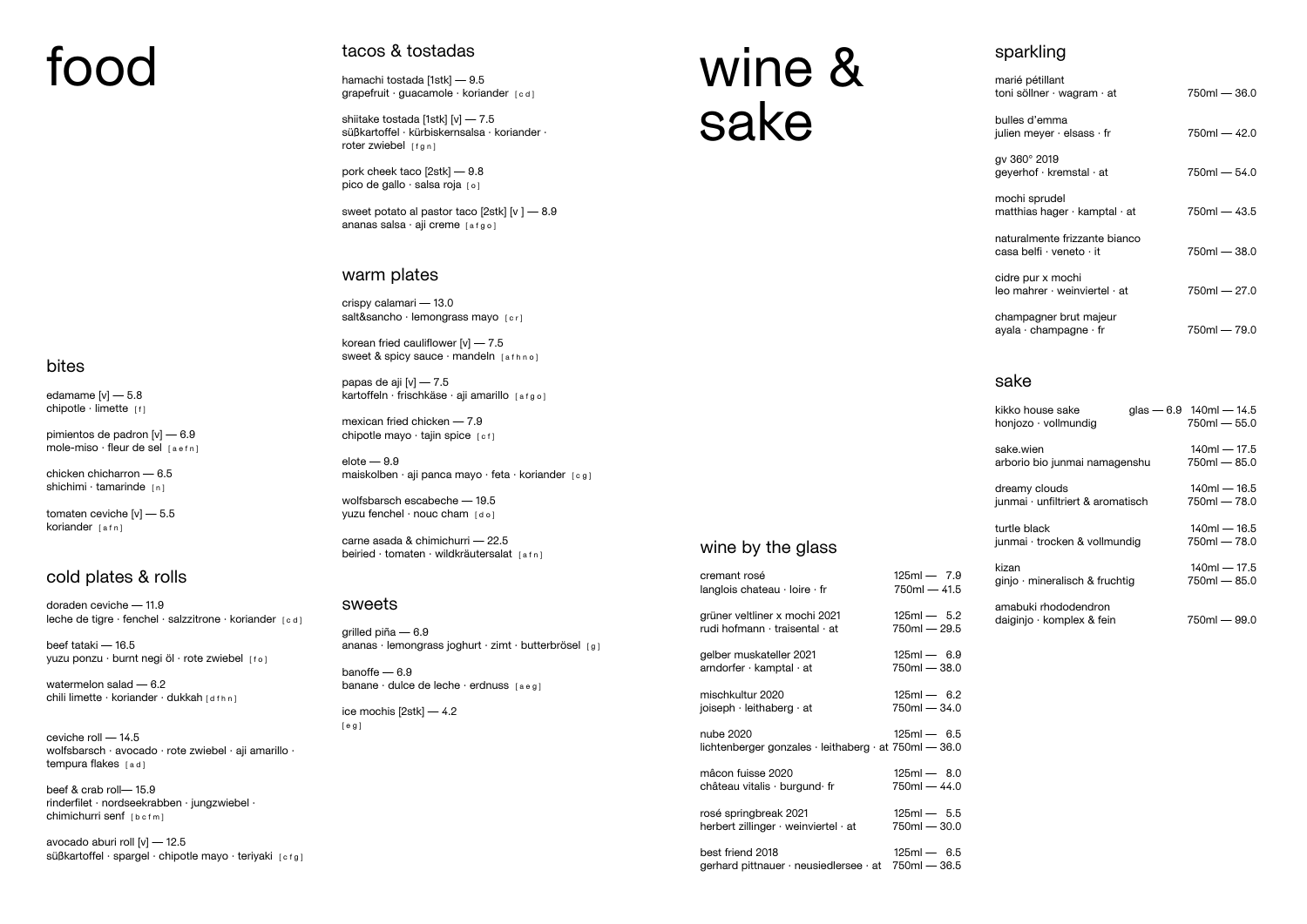| wine | rami 2018<br>$cos \cdot$ sizilien $\cdot$ it                                                        | $750ml - 46.0$ |
|------|-----------------------------------------------------------------------------------------------------|----------------|
|      | fontanasanta manzoni bianco 2020<br>elisabetta foradori $\cdot$ dolomiten $\cdot$ it                | $750ml - 54.5$ |
|      | sasso 2018<br>cellar finca parera $\cdot$ penedès $\cdot$ es                                        | $750ml - 64.0$ |
|      | mèdol selecció macabeo 2019<br>cellar $9+ \cdot$ tarragona $\cdot$ es                               | $750ml - 49.0$ |
|      | st-aubin 1er cru les meurges des dents de chien 2018<br>dominique derain $\cdot$ burgund $\cdot$ fr | 750ml-110.0    |
|      | rosé by nature 2020<br>pittnauer $\cdot$ neusiedlersee $\cdot$ at                                   | $750ml - 34.0$ |
|      | rakete 2020<br>jutta ambrositsch $\cdot$ wien $\cdot$ at                                            | $750ml - 36.0$ |
|      | puszta libre 2021<br>claus preisinger $\cdot$ neusiedlersee $\cdot$ at                              | $750ml - 36.0$ |

## funky, wild & free

| gelber muskateller x mochi 2018<br>jürgen trummer · südsteiermark · at    | $750ml - 40.0$ |
|---------------------------------------------------------------------------|----------------|
| stratos mash 2019<br>thomas straka · burgenland · at                      | $750ml - 45.0$ |
| foxy 2020<br>herbert zillinger · weinviertel · at                         | 750ml — 29.0   |
| grüner veltliner karpatenschiefer 2019<br>johannes trapl · carnuntum · at | $750ml - 44.0$ |
| cuvée weiß 2020<br>andreas mann · rheinhessen · de                        | $750ml - 35.0$ |
| furmint 2020<br>herrenhof lamprecht · steiermark · at 750ml - 42.0        |                |
| el bandito skin 2019<br>testalonga · swartland · za                       | $750m - 69.0$  |
| grüi 2020<br>kollektiv peternell · carnuntum · at                         | $750ml - 38.0$ |
| birdscape weiß 2020<br>christian tschida · neusiedlersee · at             | $750ml - 72.0$ |
| Iluerna 2018<br>els vinyerons $\cdot$ penedès $\cdot$ es                  | 750ml — 29.0   |

## fruity, light & aromatic

| vin blanc 2020<br>domaine clos de tue bœuf $\cdot$ loire $\cdot$ fr 750ml - 36.0 |                |
|----------------------------------------------------------------------------------|----------------|
| sauvignon blanc straden 2020<br>neumeister $\cdot$ steiermark $\cdot$ at         | 750ml - 44.0   |
| black label 2019<br>7radku · morava · cz                                         | $750ml - 46.0$ |
| max riesling 2019<br>van othengraven $\cdot$ mosel $\cdot$ de                    | 750ml — 43.5   |
| riesling kabinett kinheimer rosenberg 2018<br>rudolf trossen · mosel · de        | $750ml - 48.0$ |
| roter veltliner von gösing 2020<br>toni söllner $\cdot$ wagram $\cdot$ at        | 750ml — 34.0   |
| beaujolais 2020<br>domaine de moriers · beaujolais · fr                          | $750ml - 45.0$ |
| roter veltliner reynisfjara 2019<br>lukas strobl $\cdot$ wagram $\cdot$ at       | 750ml — 49.0   |

wine

#### classics

| querfeldein weiß 2020<br>gebeshuber $\cdot$ thermenregion $\cdot$ at            | $750ml - 34.5$ |
|---------------------------------------------------------------------------------|----------------|
| wiener gemischter satz 2020<br>hajszan neumann $\cdot$ wien $\cdot$ at          | 750ml — 29.0   |
| chardonnay klassik 2020<br>judith beck $\cdot$ burgenland $\cdot$ at            | $750m - 32.0$  |
| riesling blümchen 2018<br>peter veyder-malberg · wachau · at                    | $750ml - 54.0$ |
| riesling braitenpuechtorff 2020<br>ingrid groiss $\cdot$ weinviertel $\cdot$ at | 750ml — 38.0   |
| riesling donauschotter 2020<br>clemens strobl $\cdot$ wagram $\cdot$ at         | $750ml - 42.5$ |
| rosé donauschotter 2021<br>clemens strobl $\cdot$ wagram $\cdot$ at             | 750ml — 38.0   |
| aus den dörfern rot 2019<br>hannes schuster · leithaberg · at                   | 750ml — 40.5   |